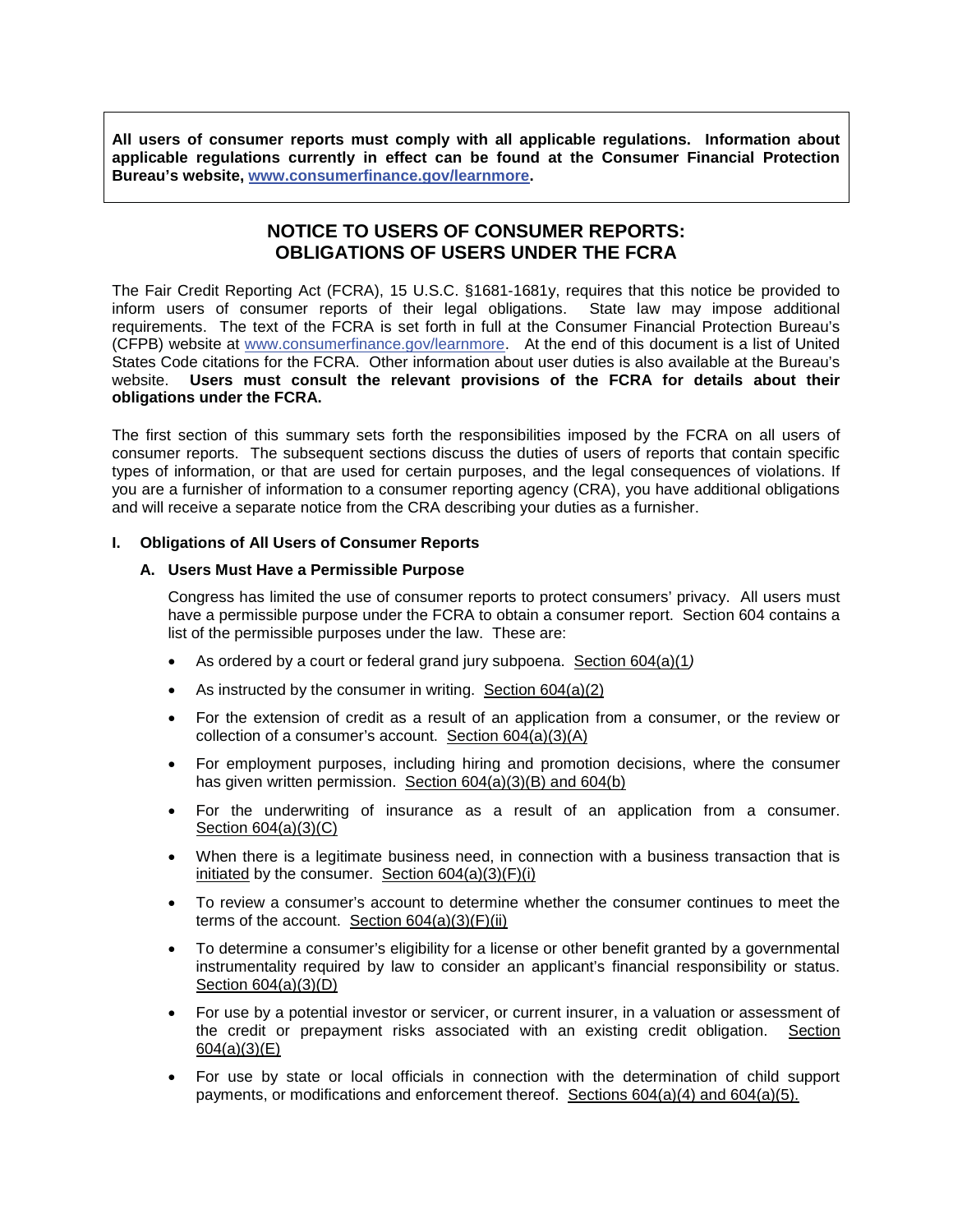In addition, creditors and insurers may obtain certain consumer report information for the purpose of making "prescreened" unsolicited offers of credit or insurance. Section 604(c). The particular obligations of users of "prescreened" information are described in Section VII below.

### **B. Users Must Provide Certifications**

Section 604(f) prohibits any person from obtaining a consumer report from a consumer reporting agency (CRA) unless the person has certified to the CRA the permissible purpose(s) for which the report is being obtained and certifies that the report will not be used for any other purpose.

### **C. Users Must Notify Consumers When Adverse Actions Are Taken**

The term "adverse action" is defined very broadly by Section 603. "Adverse actions" include all business, credit, and employment actions affecting consumers that can be considered to have a negative impact as defined by Section 603(k) of the FCRA – such as denying or canceling credit or insurance, or denying employment or promotion. No adverse action occurs in a credit transaction where the creditor makes a counteroffer that is accepted by the consumer.

### **1. Adverse Actions Based on Information Obtained From a CRA**

If a user takes any type of adverse action as defined by the FCRA that is based at least in part on information contained in a consumer report, Section 615(a) requires the user to notify the consumer. The notification may be done in writing, orally, or by electronic means. It must include the following:

- The name, address, and telephone number of the CRA (including a toll-free telephone number, if it is a nationwide CRA) that provided the report.
- A statement that the CRA did not make the adverse decision and is not able to explain why the decision was made.
- A statement setting forth the consumer's right to obtain a free disclosure of the consumer's file from the CRA if the consumer makes a request within 60 days.
- A statement setting forth the consumer's right to dispute directly with the CRA the accuracy or completeness of any information provided by the CRA.

### **2. Adverse Actions Based on Information Obtained from Third Parties Who Are Not Consumer Reporting Agencies**

If a person denies (or increases the charge for) credit for personal, family, or household purposes based either wholly or partly upon information from a person other than a CRA, and the information is the type of consumer information covered by the FCRA, Section 615(b)(1) requires that the user clearly and accurately disclose to the consumer his or her right to be told the nature of the information that was relied upon if the consumer makes a written request within 60 days of notification. The user must provide the disclosure within a reasonable period of time following the consumer's written request.

### **3. Adverse Actions Based on Information Obtained From Affiliates**

If a person takes an adverse action involving insurance, employment, or a credit transaction initiated by the consumer, based on information of the type covered by the FCRA, and this information was obtained from an entity affiliated with the user of the information by common ownership or control, Section 615(b)(2) requires the user to notify the consumer of the adverse action. The notice must inform the consumer that he or she may obtain a disclosure of the nature of the information relied upon by making a written request within 60 days of receiving the adverse action notice. If the consumer makes such a request, the user must disclose the nature of the information not later than 30 days after receiving the request. If consumer report information is shared among affiliates and then used for an adverse action, the user must make an adverse action disclosure set forth in I.C.1 above.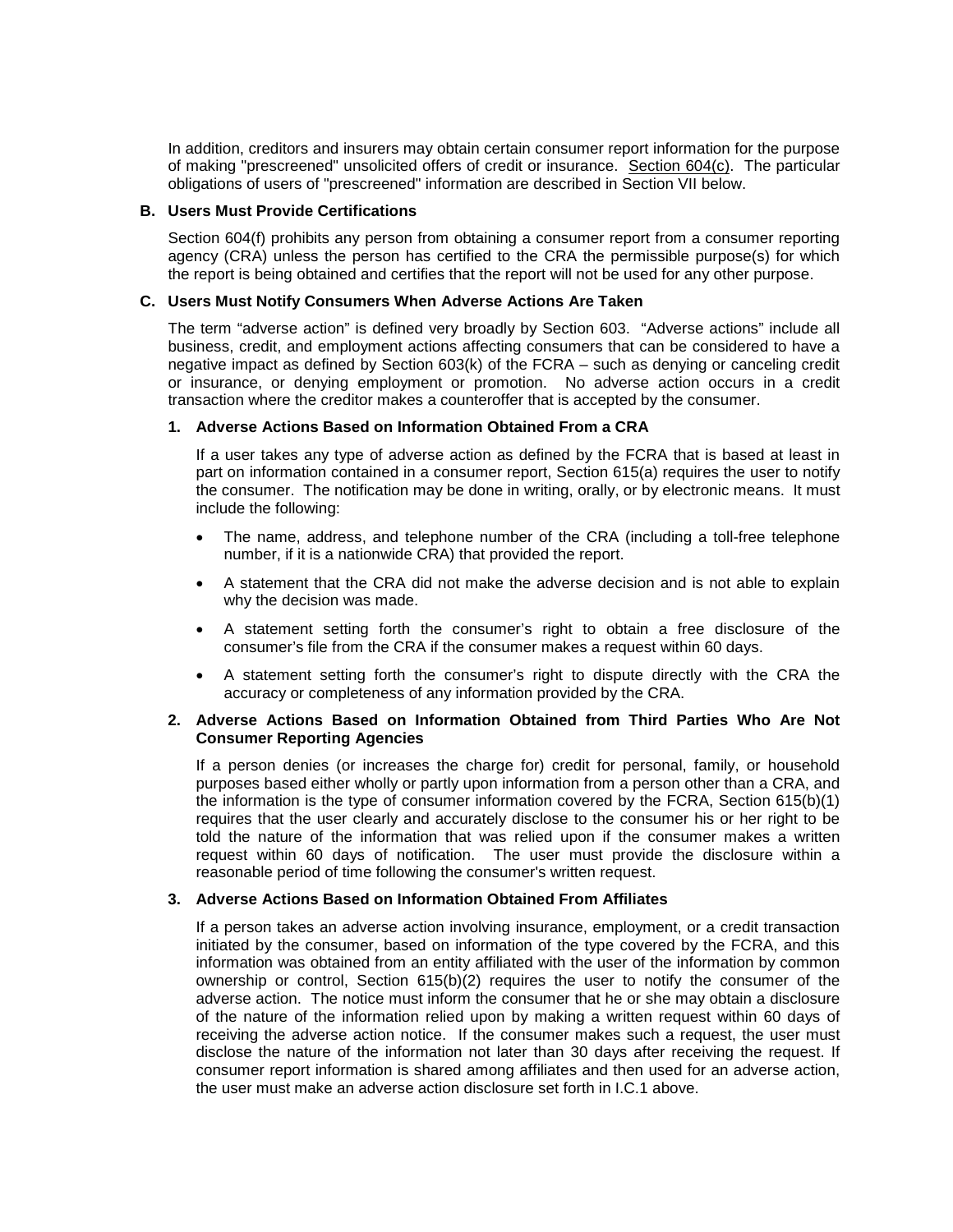### **D. Users Have Obligations When Fraud and Active Duty Military Alerts are in Files**

When a consumer has placed a fraud alert, including one relating to identity theft, or an active duty military alert with a nationwide consumer reporting agency as defined in Section 603(p) and resellers, Section 605A(h) imposes limitations on users of reports obtained from the consumer reporting agency in certain circumstances, including the establishment of a new credit plan and the issuance of additional credit cards. For initial fraud alerts and active duty alerts, the user must have reasonable policies and procedures in place to form a belief that the user knows the identity of the applicant or contact the consumer at a telephone number specified by the consumer; in the case of extended fraud alerts, the user must contact the consumer in accordance with the contact information provided in the consumer's alert.

### **E. Users Have Obligations When Notified of an Address Discrepancy**

Section 605(h) requires nationwide CRAs, as defined in Section 603(p), to notify users that request reports when the address for a consumer provided by the user in requesting the report is substantially different from the addresses in the consumer's file. When this occurs, users must comply with regulations specifying the procedures to be followed. Federal regulations are available at www.consumerfinance.gov/learnmore.

### **F. Users Have Obligations When Disposing of Records**

Section 628 requires that all users of consumer report information have in place procedures to properly dispose of records containing this information. Federal regulations have been issued that cover disposal.

### **II. Creditors Must Make Additional Disclosures**

If a person uses a consumer report in connection with an application for, or a grant, extension, or provision of, credit to a consumer on material terms that are materially less favorable than the most favorable terms available to a substantial proportion of consumers from or through that person, based in whole or in part on a consumer report, the person must provide a risk-based pricing notice to the consumer in accordance with regulations prescribed by the Consumer Financial Protection Bureau.

Section 609(g) requires a disclosure by all persons that make or arrange loans secured by residential real property (one to four units) and that use credit scores. These persons must provide credit scores and other information about credit scores to applicants, including the disclosure set forth in Section 609(g)(1)(D) ("Notice to the Home Loan Applicant").

# **III. Obligations Of Users When Consumer Reports Are Obtained For Employment Purposes**

# **A. Employment Other Than in the Trucking Industry**

If information from a CRA is used for employment purposes, the user has specific duties, which are set forth in Section 604(b) of the FCRA. The user must:

- Make a clear and conspicuous written disclosure to the consumer before the report is obtained, in a document that consists solely of the disclosure, that a consumer report may be obtained.
- Obtain from the consumer prior written authorization. Authorization to access reports during the term of employment may be obtained at the time of employment.
- Certify to the CRA that the above steps have been followed, that the information being obtained will not be used in violation of any federal or state equal opportunity law or regulation, and that, if any adverse action is to be taken based on the consumer report, a copy of the report and a summary of the consumer's rights will be provided to the consumer.
- **Before** taking an adverse action, the user must provide a copy of the report to the consumer as well as the summary of the consumer's rights. (The user should receive this summary from the CRA.). A Section 615(a) adverse action notice should be sent after the adverse action is taken.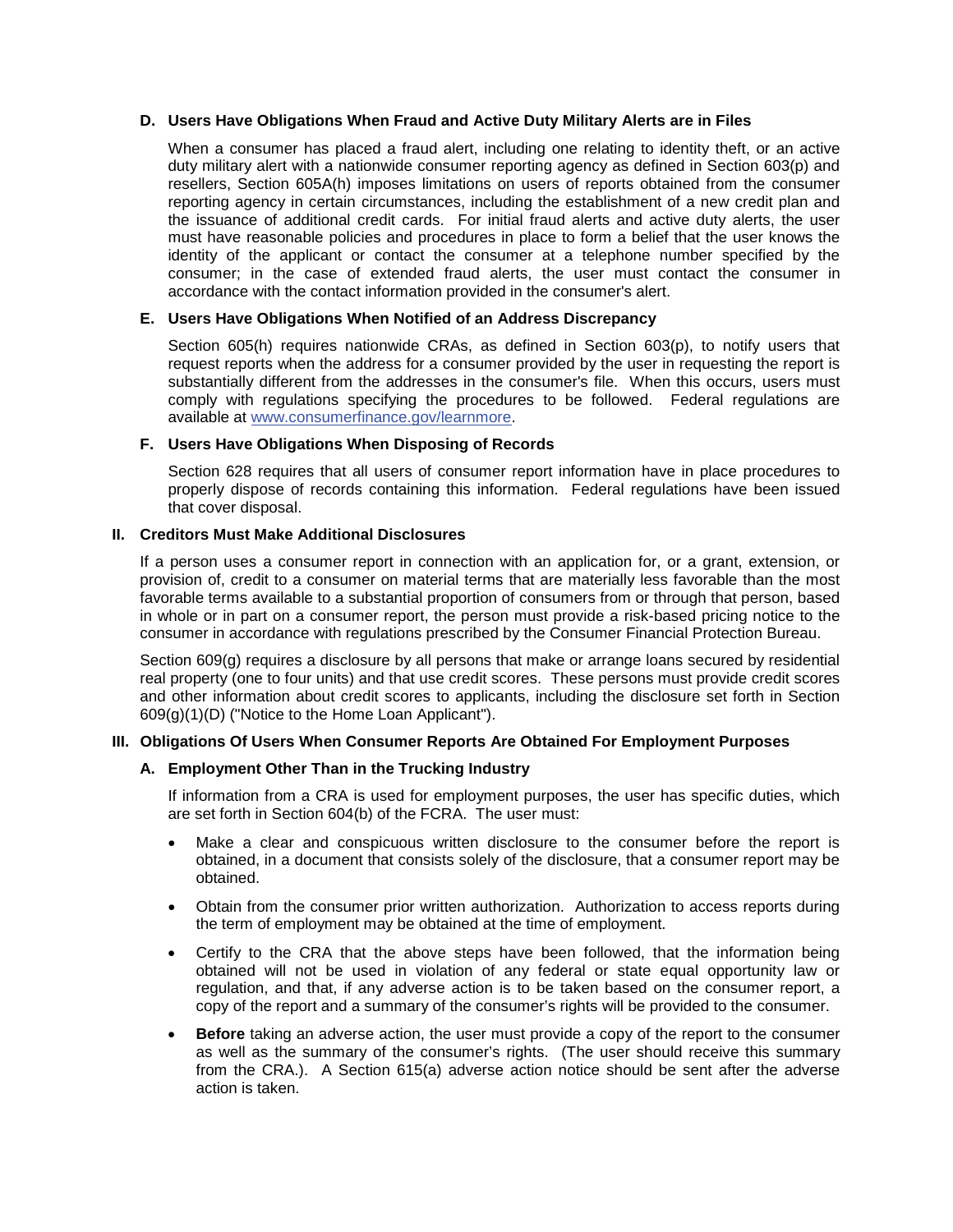An adverse action notice also is required in employment situations if credit information (other than transactions and experience data) obtained from an affiliate is used to deny employment. Section  $615(b)(2)$ .

The procedures for investigative consumer reports and employee misconduct investigations are set forth below.

### **B. Employment in the Trucking Industry**

Special rules apply for truck drivers where the only interaction between the consumer and the potential employer is by mail, telephone, or computer. In this case, the consumer may provide consent orally or electronically, and an adverse action may be made orally, in writing, or electronically. The consumer may obtain a copy of any report relied upon by the trucking company by contacting the company.

### **IV. Obligations When Investigative Consumer Reports Are Used**

Investigative consumer reports are a special type of consumer report in which information about a consumer's character, general reputation, personal characteristics, and mode of living is obtained through personal interviews by an entity or person that is a consumer reporting agency. Consumers who are the subject of such reports are given special rights under the FCRA. If a user intends to obtain an investigative consumer report, Section 606 requires the following:

- The user must disclose to the consumer that an investigative consumer report may be obtained. This must be done in a written disclosure that is mailed, or otherwise delivered, to the consumer at some time before or not later than three days after the date on which the report was first requested. The disclosure must include a statement informing the consumer of his or her right to request additional disclosures of the nature and scope of the investigation as described below, and the summary of consumer rights required by Section 609 of the FCRA. (The summary of consumer rights will be provided by the CRA that conducts the investigation.)
- The user must certify to the CRA that the disclosures set forth above have been made and that the user will make the disclosure below.
- Upon written request of a consumer made within a reasonable period of time after the disclosures required above, the user must make a complete disclosure of the nature and scope of the investigation. This must be made in a written statement that is mailed, or otherwise delivered, to the consumer no later than five days after the date on which the request was received from the consumer or the report was first requested, whichever is later in time.

### **V. Special Procedures for Employee Investigations**

Section 603(x) provides special procedures for investigations of suspected misconduct by an employee or for compliance with Federal, state or local laws and regulations or the rules of a selfregulatory organization, and compliance with written policies of the employer. These investigations are not treated as consumer reports so long as the employer or its agent complies with the procedures set forth in Section  $603(x)$ , and a summary describing the nature and scope of the inquiry is made to the employee if an adverse action is taken based on the investigation.

### **VI. Obligations Of Users Of Medical Information**

Section 604(g) limits the use of medical information obtained from consumer reporting agencies (other than payment information that appears in a coded form that does not identify the medical provider). If the information is to be used for an insurance transaction, the consumer must give consent to the user of the report or the information must be coded. If the report is to be used for employment purposes - or in connection with a credit transaction (except as provided in federal regulations) - the consumer must provide specific written consent and the medical information must be relevant. Any user who receives medical information shall not disclose the information to any other person (except where necessary to carry out the purpose for which the information was disclosed, or as permitted by statute, regulation, or order).

# **VII. Obligations Of Users Of "Prescreened" Lists**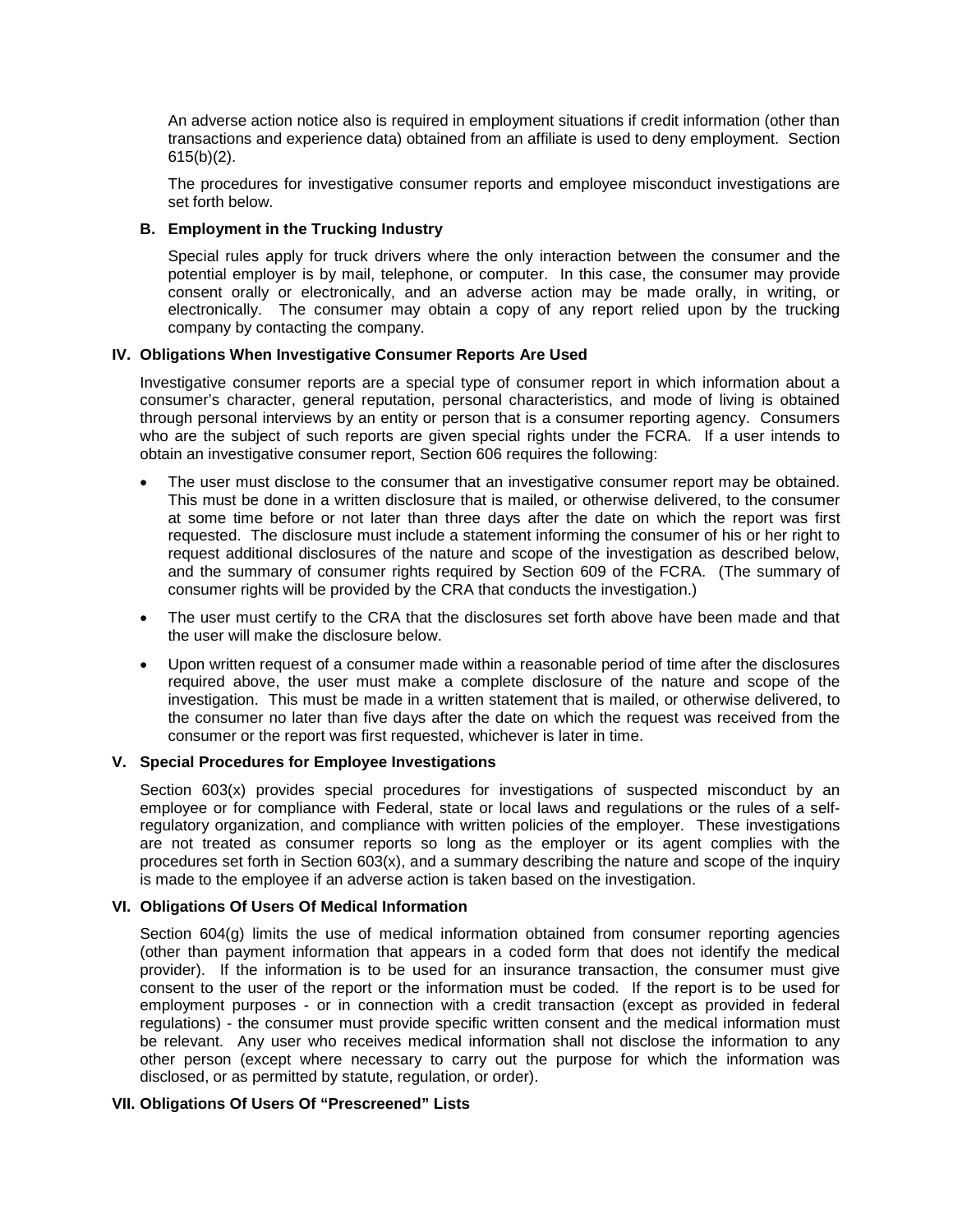The FCRA permits creditors and insurers to obtain limited consumer report information for use in connection with unsolicited offers of credit or insurance under certain circumstances. Section 603(l), 604(c), 604(e), and 615(d). This practice is known as "prescreening" and typically involves obtaining from a CRA a list of consumers who meet certain pre-established criteria. If any person intends to use prescreened lists, that person must (1) before the offer is made, establish the criteria that will be relied upon to make the offer and to grant credit or insurance, and (2) maintain such criteria on file for a three-year period beginning on the date on which the offer is made to each consumer. In addition, any user must provide with each written solicitation a clear and conspicuous statement that:

- Information contained in a consumer's CRA file was used in connection with the transaction.
- The consumer received the offer because he or she satisfied the criteria for credit worthiness or insurability used to screen for the offer.
- Credit or insurance may not be extended if, after the consumer responds, it is determined that the consumer does not meet the criteria used for screening or any applicable criteria bearing on credit worthiness or insurability, or the consumer does not furnish required collateral.
- The consumer may prohibit the use of information in his or her file in connection with future prescreened offers of credit or insurance by contacting the notification system established by the CRA that provided the report. This statement must include the address and the toll-free telephone number of the appropriate notification system.

In addition, once the CFPB has established the format, type size, and manner of the disclosure required by Section 615(d), with which users must comply. The relevant regulation is 12 CFR 1022.54.

#### **VIII.Obligations of Resellers**

#### **A. Disclosure and Certification Requirements**

Section 607(e) requires any person who obtains a consumer report for resale to take the following steps:

- Disclose the identity of the end-user to the source CRA.
- Identify to the source CRA each permissible purpose for which the report will be furnished to the end-user.
- Establish and follow reasonable procedures to ensure that reports are resold only for permissible purposes, including procedures to obtain:
	- 1) the identity of all end-users;
	- 2) certifications from all users of each purposes for which reports will be used; and
	- 3) certifications that reports will not be used for any purpose other than the purpose(s) specified to the reseller. Resellers must make reasonable efforts to verify this information before selling the report.

### **B. Reinvestigations by Resellers**

Under Section 611(f), if a consumer disputes the accuracy or completeness of information in a report prepared by a reseller, the reseller must determine whether this is a result of an action or omission on its part and, if so, correct or delete the information. If not, the reseller must send the dispute to the source CRA for reinvestigation. When any CRA notifies the reseller of the results of an investigation, the reseller must immediately convey the information to the consumer.

#### **C. Fraud Alerts and Resellers**

Section 605A(f) requires resellers who receive fraud alerts or active duty alerts from another consumer reporting agency to include these in their reports.

### **IX. Liability For Violations Of The FCRA**